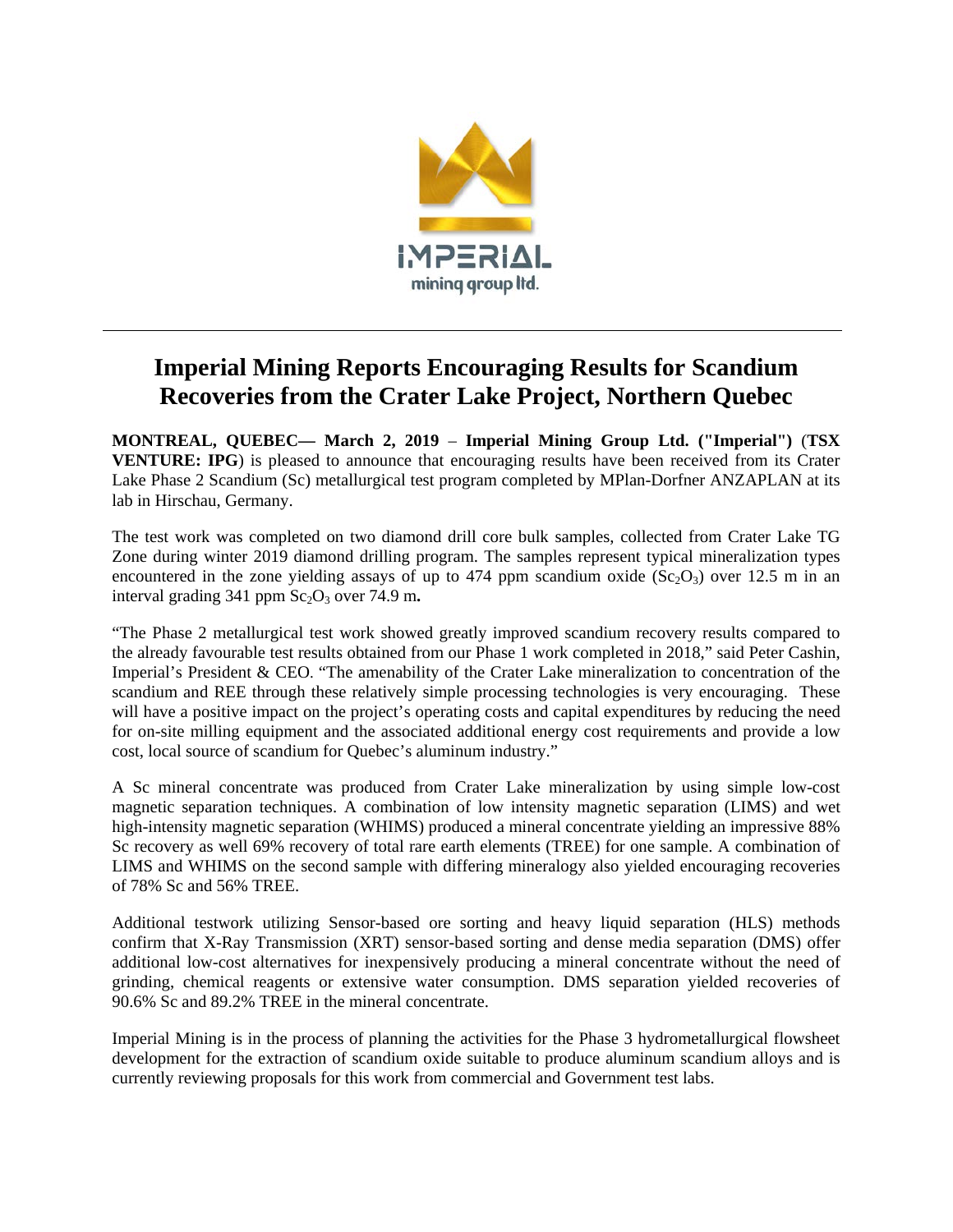### **Phase 2 Detailed Metallurgical Test Results**

The main objective of Phase 2 program was to concentrate the scandium (Sc) bearing minerals (pyroxene and amphibole) present in the host rocks by using magnetic separation, flotation, sensor-based ore sorting and heavy liquid separation. In addition, mineralogical characterization of the two drill core samples MET-01 and MET-02 was completed. The intent of the program was to reject as much of the non-Sc bearing rock while maximizing Sc recovery from the bulk samples.

The mineralogical characterization of the samples showed that MET-01 represents a cumulate ferrosyenite or pyroxenite, while sample MET-02 is described as a more evolved, non-cumulate variety of MET-01. The mineralogy confirmed the results of the previous metallurgical program completed in 2018, which showed that 100% of the scandium is contained in pyroxene and amphibole. In addition, albite, microcline, anorthoclase, fayalitic olivine and biotite constituted the dominant mineral phases. Accessory ilmenite, magnetite, rare earth elements-bearing apatite, TREE mineral britholite and zircon were also identified in the samples.

Flotation tests in combination with WHIMS of the slimes (-0.02 mm) yielded comparable Sc recovery but superior recovery of TREE when compared to Magnetic separation (LIMS-WHIMS) for both MET-01 and MET-02 samples: 83% Sc and 88% TREE were recovered into the mineral concentrate for MET-01, while for MET-02 sample, the concentrate contained 74% and 83% of the Sc and TREE, respectively. More importantly, a combination of low intensity magnetic separation (LIMS) and wet high-intensity magnetic separation (WHIMS) for sample MET-01 produced a mineral concentrate of 39% mass pull with 88% Sc recovery and 69% TREE recovery.

The mass pull to mineral concentrate (how much of the total rock sample reported to the concentrate) and corresponding recovery results for Sc and TREE from MET-01 and MET-02 samples for all mineral processing options evaluated are presented below in Table 1:

|                              | <b>MET-01 Sample Recovery</b> |               |               | <b>MET-02 Sample Recovery</b> |               |               |
|------------------------------|-------------------------------|---------------|---------------|-------------------------------|---------------|---------------|
| <b>Mineral Beneficiation</b> |                               | Sc,           | TREE,         |                               | Sc,           | TREE,         |
| <b>Techniques</b>            | Mass, %                       | $\frac{6}{6}$ | $\frac{6}{9}$ | Mass, $%$                     | $\frac{6}{6}$ | $\frac{6}{6}$ |
|                              |                               |               |               |                               |               |               |
| LIMS+WHIMS                   | 38.8                          | 87.5          | 67.9          | 51.5                          | 77.8          | 57.5          |
| LIMS+Flotation               | 39.6                          | 81.9          | 70.4          |                               |               |               |
| Flotation                    | 45.6                          | 82.8          | 87.9          | 50.9                          | 74.1          | 83.3          |

# **Table 1 - Crater Lake Sc Mineral Beneficiation Processing Test Results**

The test results showed that Crater Lake MET-01 and MET-02 samples are very amenable to XRT sorting, Dense media separation, Magnetic separation and Flotation. Scandium mineral concentrates can be produced by using simple magnetic separation (LIMS-WHIMS) techniques. XRT sorting and DMS offers potential to produce scandium mineral concentrate on a stand-alone basis or as preconcentration method for coarser size fraction. This could have a significant positive impact on the project's operating costs and capital expenditures.

# **ABOUT THE SCANDIUM MARKET**

Scandium (Sc) acts as a grain-refiner and hardener of aluminum (Al) alloys. Al-Sc alloys combine high strength, ductility, weldability, improved corrosion resistance and a lower density. The combination of these properties makes aluminum-scandium alloys well-suited for industries that require next-generation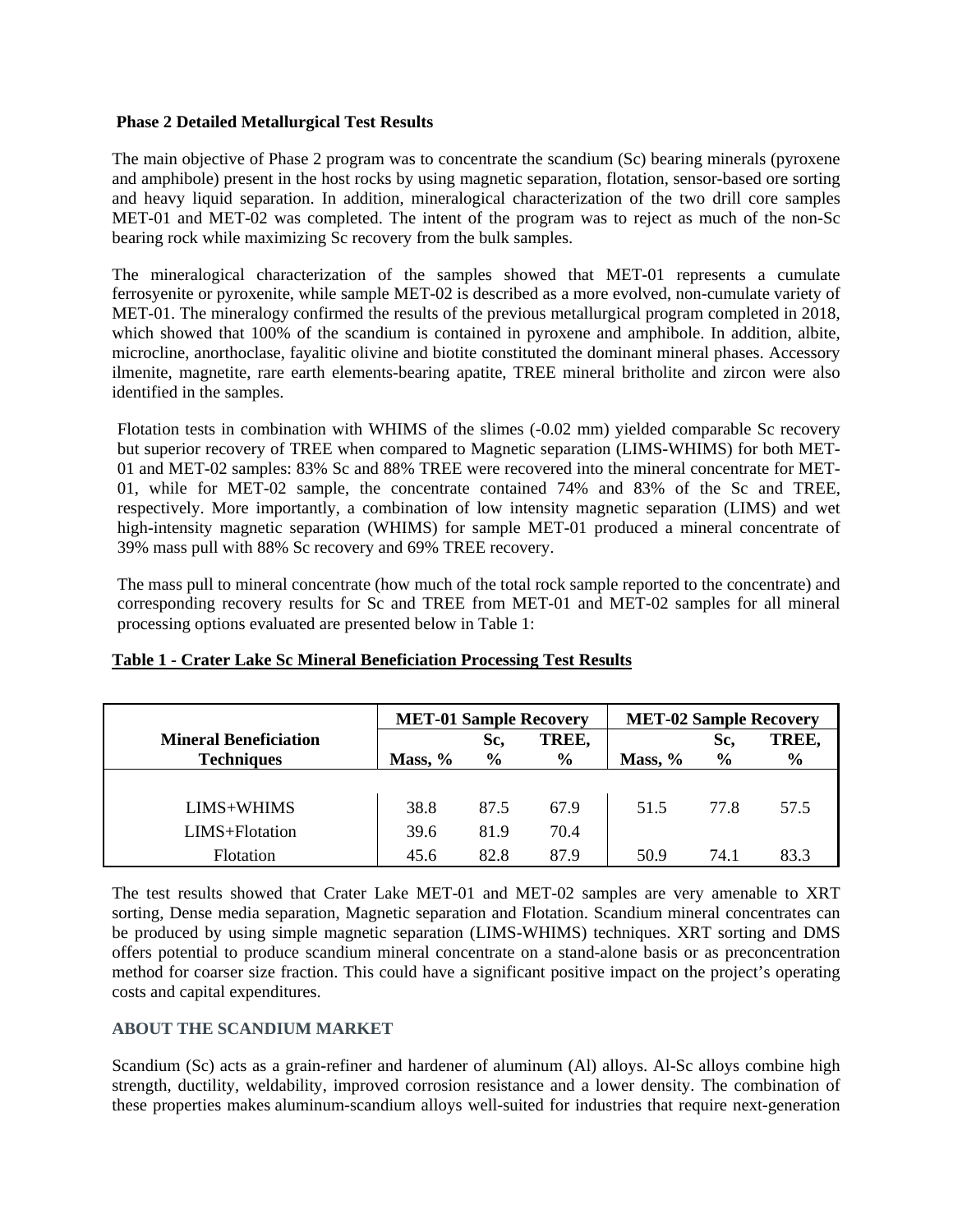lightweight structural materials for their platforms. Sc-modified Al alloys are highly valued as a critical lightweighting material as it is 35% the weight of steel and is 60 % of the weight of titanium alloys yet has equivalent mechanical strength characteristics.

The broader adoption of Sc in the aluminum alloys sector has been constrained by the limited availability of the metal in western commercial markets from the primary supply sources in China and Russia. The lack of reliable long-term supply sources to provide material for additional applications has also constrained market growth. This has resulted in much higher prices for Sc compared to competing alloy materials, such as titanium and carbon composites, limiting its broader use. The current price of the metal oxide published by USGS indicates that it trades in a range of **approximately US\$2,000-4,000/kg for 99.99% purity**.

Strong interest has been expressed by Canadian Federal and Provincial Governments to support development of Critical Mineral assets across Canada. This renewed enthusiasm was the result of the recent signing of the *Canada-United States Joint Action Plan on Critical Minerals Collaboration*. It highlights that Canada and the United States share a mutual interest in improving critical mineral security and ensuring the future competitiveness of Canadian and U.S. minerals industries. This agreement is anticipated to result in greater support for the development of critical mineral projects, such as Crater Lake, and the establishment of a strong North American mine-to-market supply chain to serve the automotive, aerospace, defense and fuel cell industries.

**Imperial's Crater Lake project** is the only known primary bedrock source of scandium in North America with the potential for supporting a new domestic supply chain at prices that undercut the tipping point for broader consumption in manufacturing.

# **QUALIFIED PERSON**

The technical content in this press release was reviewed and certified by Dr. Yemi Oyediran, P. Eng., Imperial's Manager of Metallurgical Development.

# **ABOUT IMPERIAL MINING GROUP LTD.**

*Imperial is a Canadian mineral exploration and development company focused on the advancement of its copper-zinc, gold and technology metals properties in Québec. Imperial is publicly listed on the TSX Venture Exchange as "IPG" and is led by an experienced team of mineral exploration and development professionals with a strong track record of mineral deposit discovery in numerous metal commodities.*

# **ABOUT M.PLAN INTERNATIONAL LIMITED**

*M.Plan International Limited is a joint venture between two internationally recognized consulting companies, Dorfner Anzaplan GmbH and Micon International Limited, combining their expertise in global geological and mining consulting with analytics, processing and engineering with significant experience in the specialty minerals and metals sector.* 

*M.Plan has deep project experience from initial mineral resource estimation through to process development, engineering design and project development. M.Plan and its joint venture owners have been involved in several rare earth element projects globally and hundreds of development studies in the mining sector, including independent lenders' engineer assignments and as due diligence lead for multiple European and North American capital providers.*